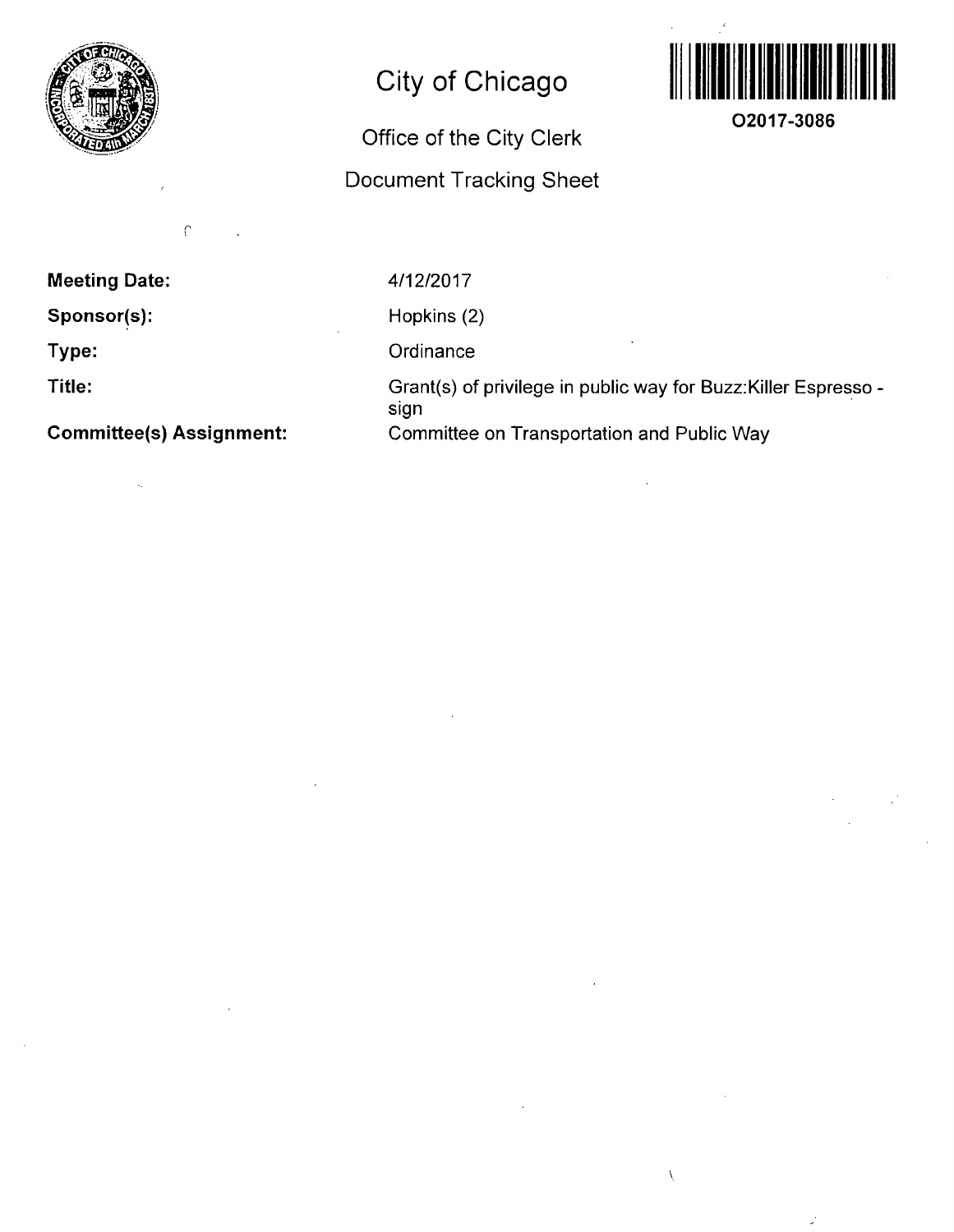Direct Intro<br>#2

**ORDINANCE** Buzz: Killer Espresso Acct. No. 349353 - 1 Permit No. 1124913

*Se It Ordained by the City Council of the City of Chicago:* 

SECTION 1. Permission and authority are hereby given and granted to Buzz: Killer Espresso, upon the terms and subject to the conditions of this ordinance to maintain and use one (1) sign(s) projecting over the public right-of-way attached to its premises known as 1644 N. Damen Ave..

Said sign structure(s) measures as follows; along N. Damen Avenue: One (1) at three (3) feet in length, three (3) feet in height and ten (10) feet above grade level.

The location of said privilege shall be as shown on prints kept on file with the Department of Business Affairs and Consumer Protection and the Office of the City Clerk.

Said privilege shall be constructed in accordance with plans and specifications approved by the Department of Transportation (Division of Project Development) and Zoning Department - Signs.

This grant of privilege in the public way shall be subject to the provisions of Section 10-28-015 and all other required provisions of the Municipal Code of Chicago.

The grantee shall pay to the City of Chicago as compensation for the privilege #1124913 herein granted the sum of one hundred (\$100.00) per annum in advance.

A 25% penalty will be added for payments received after due date.

The permit holder agrees to hold the City of Chicago harmless for any damage, relocation or replacement costs associated with damage, relocation or removal of private property caused bythe City performing work in the public way.

Authority herein given and granted for a period offive (5) years from and after Date of Passage.

Alderman

Brian Hopkins 2<sup>nd</sup> Ward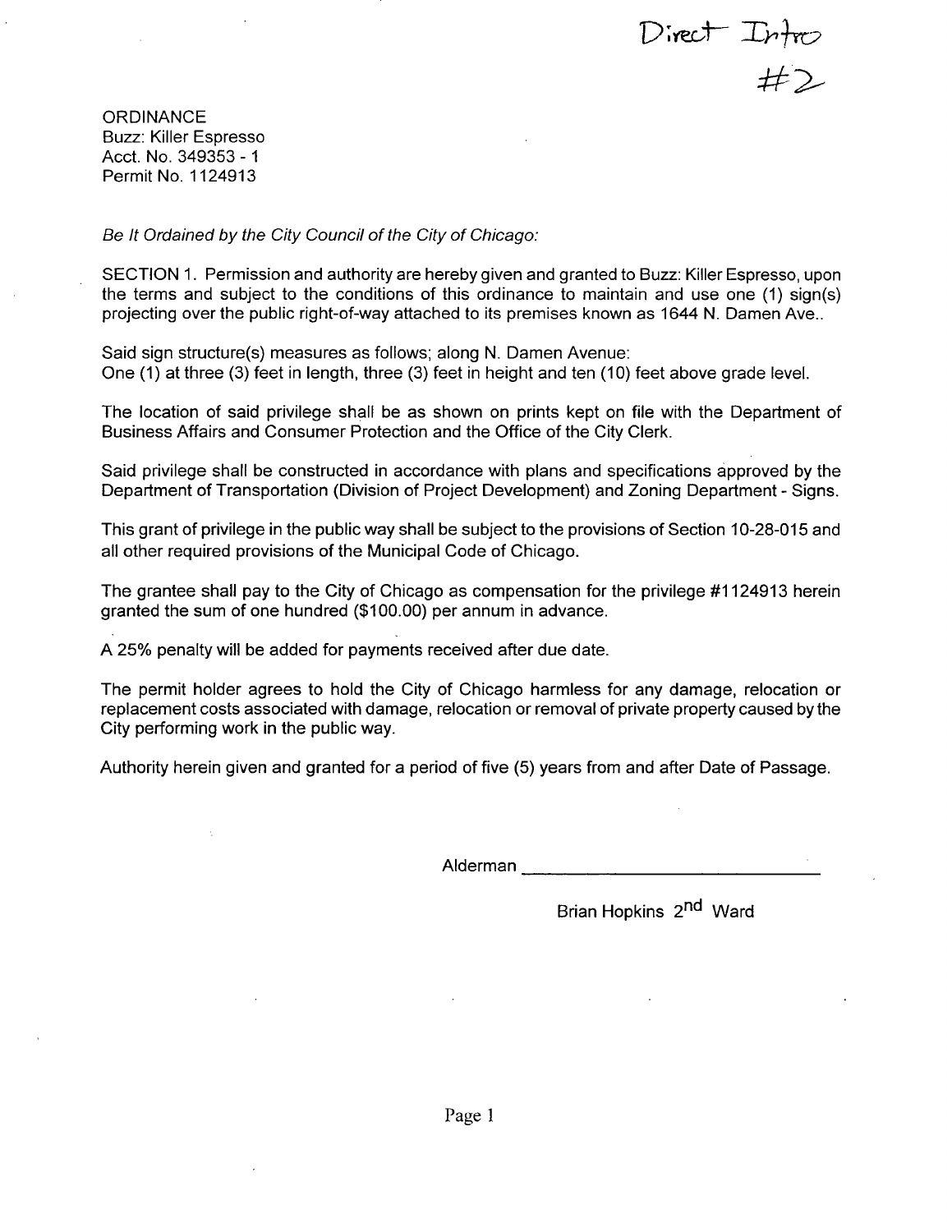